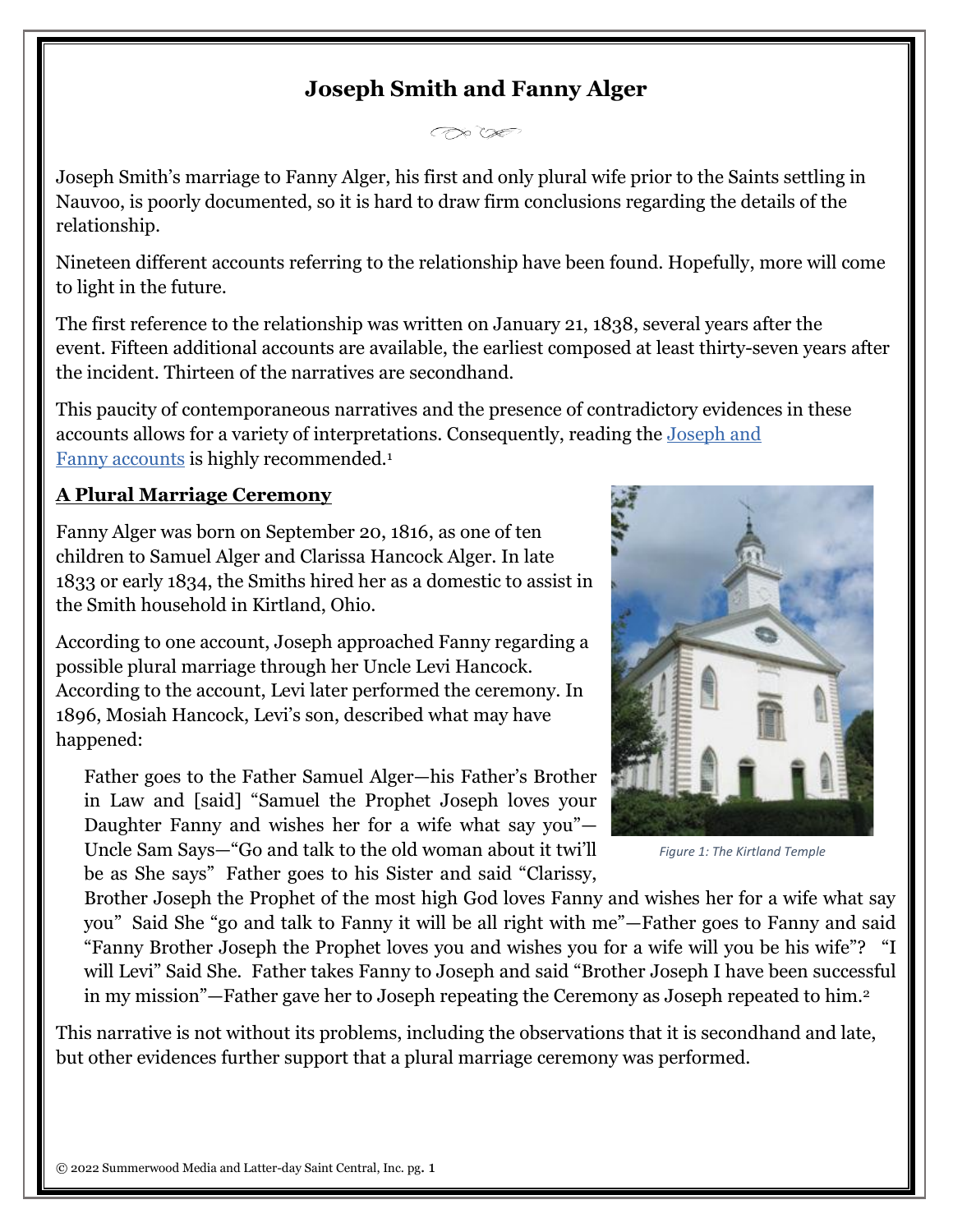#### **Dating the Matrimony**

The precise timing of the plural marriage ceremony is unknown. Several researchers place the relationship in 1832–1833, but this is clearly too early.[3](http://josephsmithspolygamy.org/common-questions/fanny-alger/#link_ajs-fn-id_3-82) Mark Staker explains:

Mary Johnson [daughter of John and Alice Johnson born in 1818] lived in the Smith home (Whitney Store) to provide assistance to Emma. She died March 30, 1833. Her death was unexpected and shook up the family. I believe Fanny Alger replaced Mary as household help for Emma. If that's the case it is unlikely Fanny lived with the family while they were living at the store and it is unlikely she assisted them before mid-1833. She most likely assisted between 1834 and 1836, in their home up near the temple.[4](http://josephsmithspolygamy.org/common-questions/fanny-alger/#link_ajs-fn-id_4-82)

Mary Elizabeth Rollins recalled that an angel commanding polygamy first appeared in 1834: "Joseph the Seer … said God gave him a commandment in 1834, to take other wives besides Emma."[5](http://josephsmithspolygamy.org/common-questions/fanny-alger/#link_ajs-fn-id_5-82) If accurate, then Joseph would probably have married after that angelic visit. Late 1835 or early 1836 seem more likely dates.

#### **Emma Discovers the Relationship**

William McLellin, who was excommunicated in 1838, reported a conversation he had with Emma Smith in 1847 describing how the relationship was discovered:

One night she [Emma] missed Joseph and Fanny Alger. she went to the barn and saw him and Fanny in the barn together alone. She looked through a crack and saw the transaction!!! She told me this story too was verily true.<sup>[6](http://josephsmithspolygamy.org/common-questions/fanny-alger/#link_ajs-fn-id_6-82)</sup>

This would have been distressing to any wife, and Emma was no exception.



*Figure 2: Ann Eliza Webb Young*

Ann Eliza Webb Young described what may have happened next: "Angered at finding the two persons whom most she [Emma] loved playing such a treacherous part towards her, she by no means spared her reproaches, and, finally, the storm became so furious, that Joseph was obliged to send, at midnight, for Oliver Cowdery, his scribe, to come and endeavor to settle matters between them."[7](http://josephsmithspolygamy.org/common-questions/fanny-alger/#link_ajs-fn-id_7-82)

Precisely what role Oliver played, if any, in trying to smooth out the emotional mayhem is unclear. But he sided with Emma in condemning Joseph's involvement with Fanny. Oliver later referred to the association as a "dirty, nasty, filthy scrape."[8](http://josephsmithspolygamy.org/common-questions/fanny-alger/#link_ajs-fn-id_8-82)

McLellin reported that in his attempts to find resolution, Joseph "confessed humbly, and begged forgiveness," and added, "Emma and all forgave him."

Most of the above details came from late and antagonistic sources. Therefore, readers may want to weigh what we "know" in light of those factors. The Gospel Topics Essay, "Plural [Marriage](https://www.lds.org/topics/plural-marriage-in-kirtland-and-nauvoo?lang=eng) in Kirtland and [Nauvoo,](https://www.lds.org/topics/plural-marriage-in-kirtland-and-nauvoo?lang=eng)" points out that little is known about this marriage, and nothing is known about the conversations between Joseph and Emma regarding Alger.

Upon discovery, Emma sent Fanny out of the house. The young woman immediately boarded with Chauncy and Eliza Jane Webb until she was able to join her family in northern Ohio weeks later.[9](http://josephsmithspolygamy.org/common-questions/fanny-alger/#link_ajs-fn-id_9-82) Eliza Jane described the union: "I do not know that the 'sealing' commenced in Kirtland but I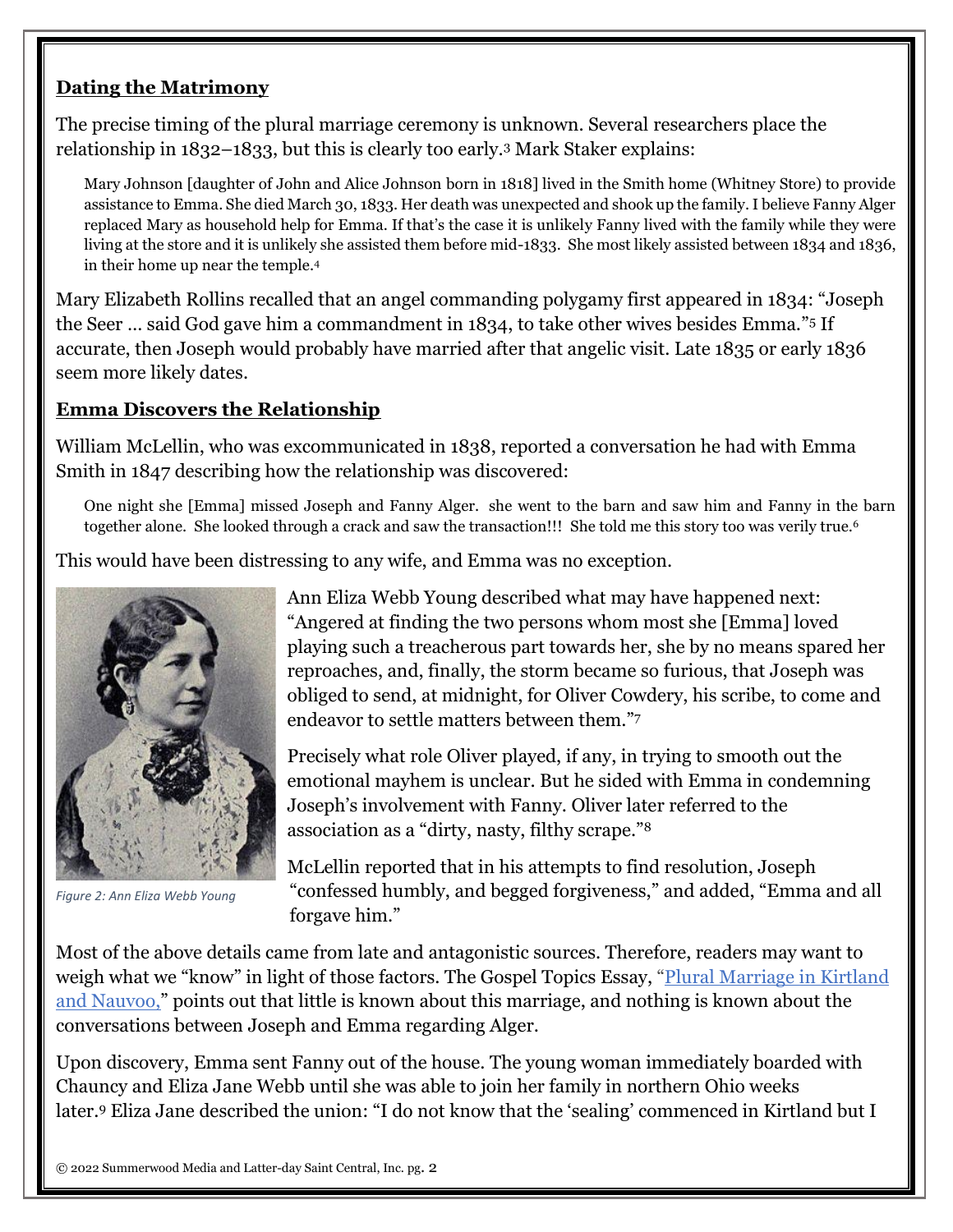am perfectly satisfied that something similar commenced, and my judgment is principally formed from what Fanny Alger told me herself concerning her reasons for leaving 'Sister Emma.'"[10](http://josephsmithspolygamy.org/common-questions/fanny-alger/#link_ajs-fn-id_10-82)

Memories of these difficulties probably contributed to Joseph's decision to wait at least five years and receive another angelic command before entering into his second plural marriage.

#### **Eliza R. Snow and Fanny Alger**

While the plural marriage date is unavailable, the timing of the discovery of the relationship is much easier to pinpoint.

In 1886, historian Andrew Jenson interviewed Eliza R. Snow regarding Nauvoo polygamy. Jenson's notes describe how Eliza "was well acquainted with her [Fanny Alger] as she [Eliza] lived with the Prophet at the time" that the relationship was discovered.<sup>[11](http://josephsmithspolygamy.org/common-questions/fanny-alger/#link_ajs-fn-id_11-82)</sup>

Use Alger, Fanny Used Alger, Fanny Joseph Smiths wife one of the first wives Joseph on of the first win for up married, Emma made such a minus, Em fuss about in singus nell requestly Sister \E R./ Snow was well acquainted mys have five with the with her \as she/ and lived with the Prophet at the time show althoune She afterwards married in Mi fremals married in makelling when the ligen the Indiana where she became the Mother of a large family Abrilla Alger lives in A brother Alger lives in St. Georg Write to Pres. Mc Allister

Eliza R. Snow went to live with the Smith family in the "spring of 1836," so the relationship would have been discovered sometime in the weeks or months immediately thereafter.<sup>[12](http://josephsmithspolygamy.org/common-questions/fanny-alger/#link_ajs-fn-id_12-82)</sup>

Eliza's knowledge of the incident is important in another way. During her 1886 interview with Jenson, he apparently handed her his list of Joseph Smith's wives that he was compiling. Eliza added thirteen names in her own handwriting. One of the thirteen names was "Fanny Alger."

It seems that if Eliza had thought the relationship to be something other than a plural marriage, she would not have included it.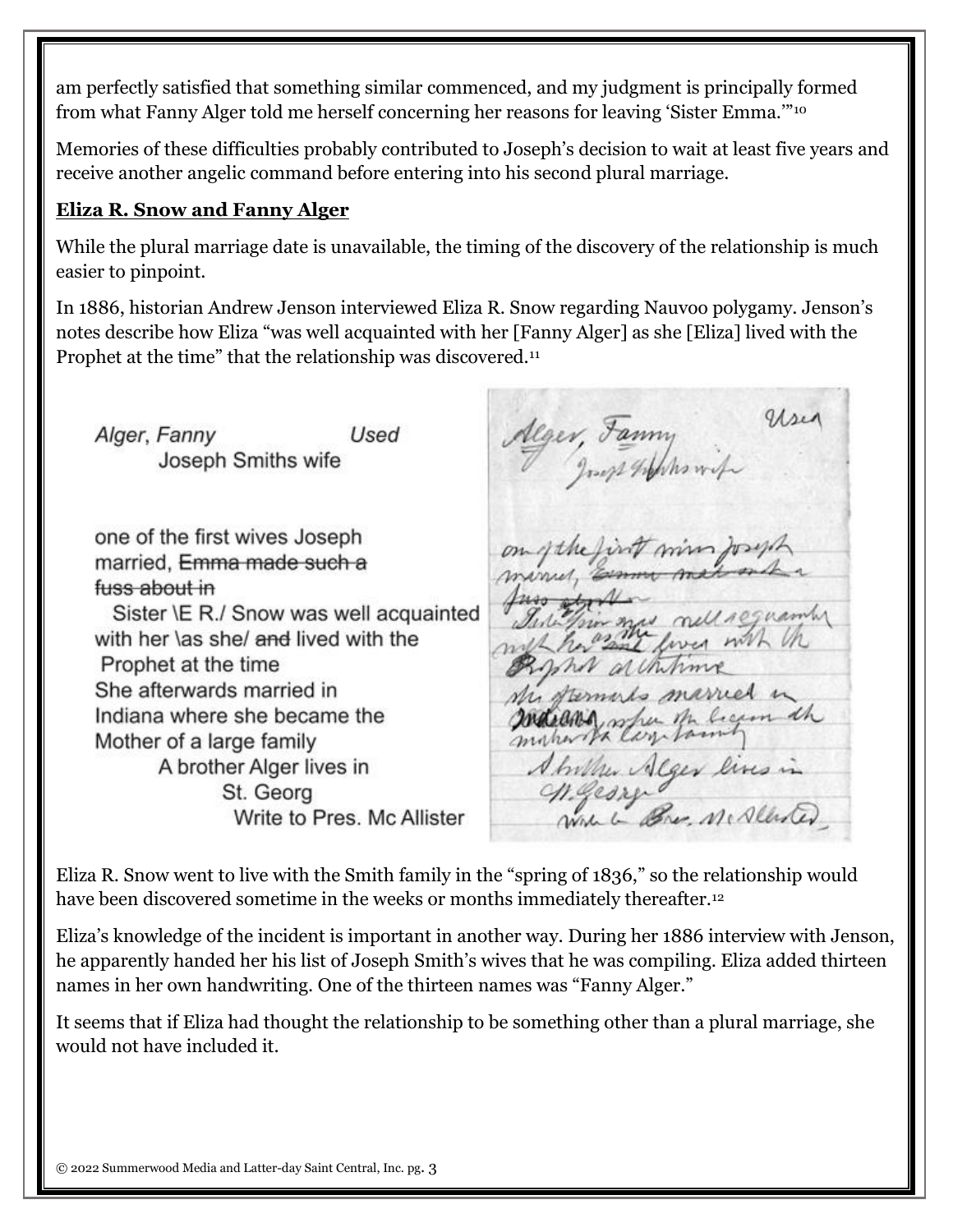aph Smithi Claral wire  $a$ <sub>K</sub> obelver Andrew Jenson's handwriting Withmouth<br>Cor line ge Ware<br>Kimbell<br>mm  $3(y_2)$ Eliza Snow's handwriting and other Winchester m. Kim Urin Coles Vi car lys

### **The Alger Family Remains Faithful**

The Algers left for Missouri in September 1836, accompanied by Fanny.

Two months later, in Wayne County, Indiana, Fanny married Solomon Custer on November 16. The clerk recorded: "Dublin November 16th, 1836 This day married by me Levi Eastridge a Justice of the Peace for Wayne County and State of Indiana Mr Solomon Custer and Miss Fanny Alger both of this town."[13](http://josephsmithspolygamy.org/common-questions/fanny-alger/#link_ajs-fn-id_13-82)

Fanny stayed in Indiana while her parents and at least one brother continued on to Missouri, then followed the body of the Saints to Nauvoo in 1839. The family also joined the migration west in 1846 and settled in southern Utah, where Fanny's parents died in the 1870s.

This course would be less likely if Joseph had violated his own publicly declared standards of sexual morality with their daughter. Nothing in Joseph's behavior with their daughter seemed to weaken the Algers' faith in the Restoration.

#### **Authority to Marry**

An important question related to the ceremony performed by Levi Hancock is the authority by which he acted. Obviously, civil law would not ratify a polygamous marriage.

While it is possible that the marriage occurred after April 3, 1836, and could have been a sealing in the new and everlasting covenant, it seems more likely that priesthood authority was used to create a marriage that would be for time only.

When Joseph Smith performed the monogamous marriage of Newell Knight to Lydia Goldthwaite Bailey in Kirtland on November 24, 1835, he said: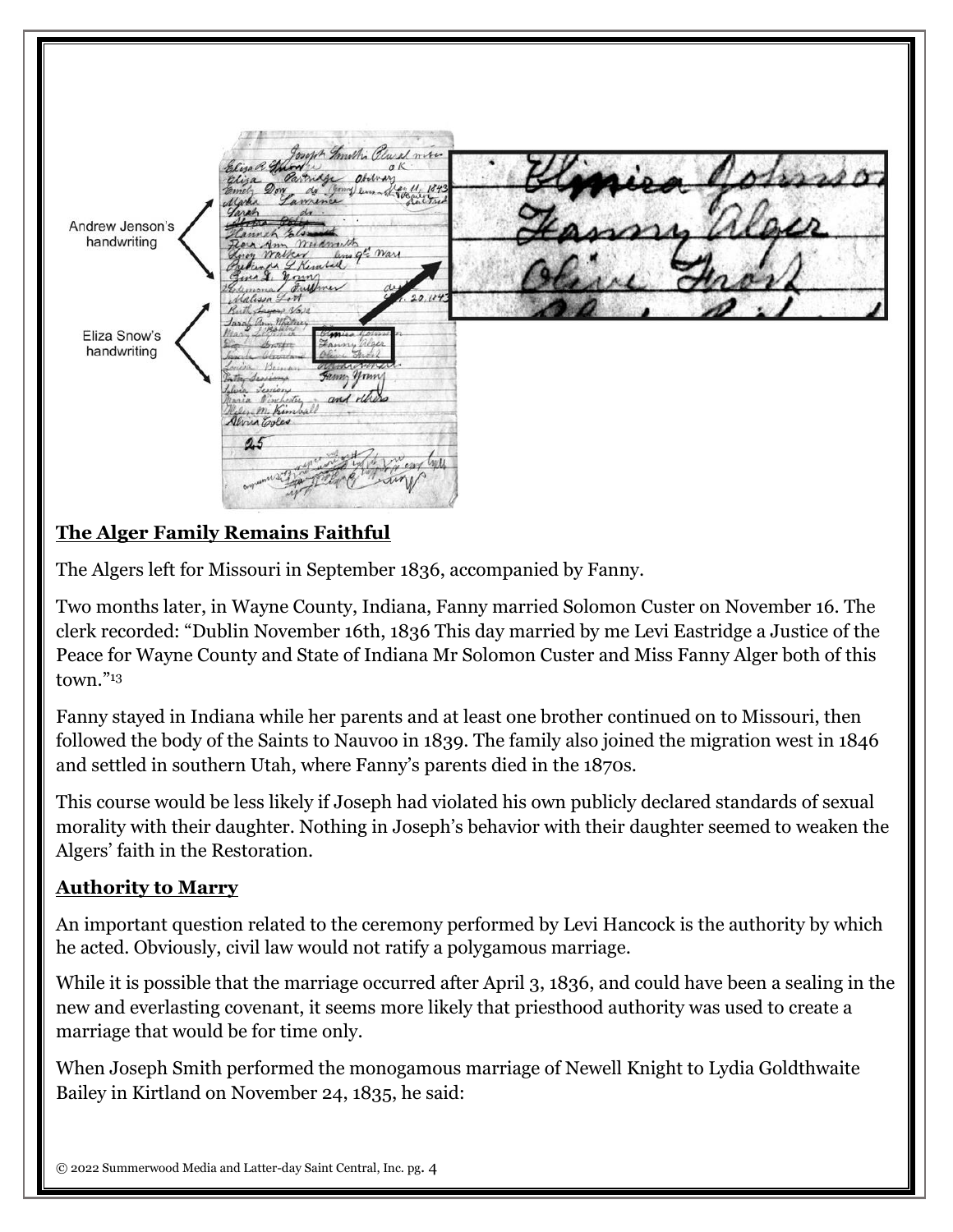Our Elders have been wronged and prosecuted for marrying without a license. The Lord God of Israel has given me authority to unite the people in the holy bonds of matrimony. And from this time forth I shall use that privilege and marry whomsoever I see fit. And the enemies of the Church shall never have power to use the law against me.[14](http://josephsmithspolygamy.org/common-questions/fanny-alger/#link_ajs-fn-id_14-82)

Whether Joseph then contemplated using that authority to perform a plural marriage that God would recognize even if the government did not is unclear. It is possible he had already done so, ordaining Levi Hancock to officiate as he married Fanny.

## **Fanny's Later Life**

Fanny lived in Indiana for decades, raising a large family. She apparently joined the Universalist Church in 1874 and remained a member until her death in 1889. Her obituary stated:

She [Fanny Alger] joined the Universalist church on the evening of the 10th of October, 1874, and until her last, held to that belief. She passed away peacefully and resignedly, with an abiding faith in the justice and love of an All Powerful and Supreme Being, and with joy in the full belief that she would meet with dear ones gone before.

Having fulfilled the duties of life, with a conscientious regard for the welfare and happiness of those who were compelled to lean on her in her middle and early life, she passed away, fully trusting that the welcome applaudit summons, "well done, thou good and faithful servant, enter thou into the joy of the Lord," would greet her on the other side. Funeral services were held at the Universalist church in Dublin [Indiana], on Sabbath morning, Dec. 1, 1889, Rev. P.S. Cook and C.T. Swain, officiating.[15](http://josephsmithspolygamy.org/common-questions/fanny-alger/#link_ajs-fn-id_15-82)

Late in life, she reportedly rebuffed questions about her relationship with Joseph Smith: "That is all a matter of my own, and I have nothing to communicate."<sup>[16](http://josephsmithspolygamy.org/common-questions/fanny-alger/#link_ajs-fn-id_16-82)</sup>

Although he does not provide a source for his declaration, according to Benjamin Johnson, Fanny "did not turn from the Church nor from her friendship for the Prophet while she lived."<sup>17</sup>

To continue this brief narrative of the unfolding of the practice of polygamy in The Church of Jesus Christ of Latter-day Saints, proceed to the section on Emma's Path through Plural [Marriage.](http://josephsmithspolygamy.org/common-questions/emma-smith-plural-marriage/)

#### **Endnotes:**

- 1. This is Appendix D from volume two of Brian C. Hales, *Joseph Smith's Polygamy: History and Theology*, 3 vols., Salt Lake City: Greg Kofford Book, 2013.
- 2. Levi Ward Hancock Autobiography with additions in 1896 by Mosiah Hancock, 63, CHL; cited portion written by Mosiah, Ms 570, microfilm.
- 3. George D. Smith, *Nauvoo Polygamy: "… but we called it celestial marriage"* (Salt Lake City: Signature Books, 2008), 22, 38, 222; Todd Compton, *In Sacred Loneliness*, 33; D. Michael Quinn, *The Mormon Hierarchy: Origins of Power* (Salt Lake City: Signature Books, 1994), 45, 587.
- 4. Email communication to the author September 9, 2008.
- 5. Mary E. Lightner to A. M. Chase, April 20, 1904, quoted in J. D. Stead, *Doctrines and Dogmas of Brighamism Exposed*, [Lamoni, Iowa]: RLDS Church, 1911, 218–19.
- © 2022 Summerwood Media and Latter-day Saint Central, Inc. pg. 5 6. William E. McLellin in a July, 1872 letter to the Smith's eldest son, Joseph III, Community of Christ Archives; copy CHL. A typescript of the entire letter is found in Stan Larson and Samuel J.